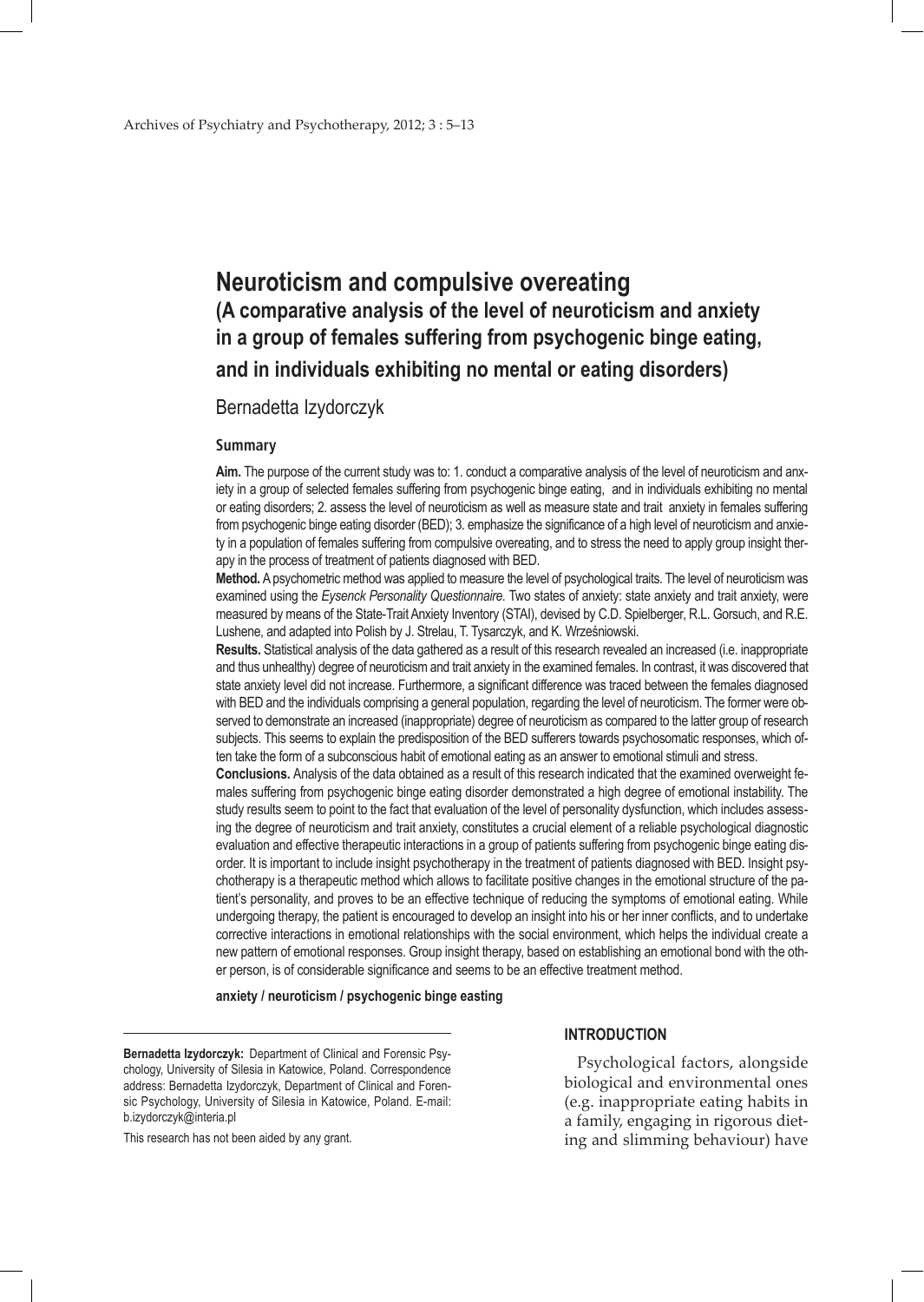been implicated as significant contributors to the development of an eating disorder labelled as "compulsive overeating", and also referred to as a mechanism of "using food not only to satisfy hunger and to reach the state of physiological satiety". Psychological factors are believed to account for the phenomenon of "eating up" emotional tension and stress that is frequently accompanied by a variety of emotions, including anxiety and fear, which the individual tries to suppress by adapting the strategy of "emotional eating", and thus to regain a sense of pleasure and to reduce the level of frustration.

According to the International Classification of Diseases (ICD 10), the aforementioned eating disorder is categorized as "overeating associated with other psychological disturbances", also "psychogenic overeating". In DSM-IV the disorder is defined as uncontrolled binge eating disorder (BED), or compulsive overeating. In the subject literature the phenomenon is referred to as "eating behaviours which cause weight gain that exceeds the norms concerning the average weight gain for the population, and are followed by recurrent episodes of discomfort and low mood" [1]. Individuals with psychogenic binge eating disorder do not engage in compensatory behaviours, as opposed to bulimia sufferers who are often caught in self-defeating cycles of gluttonous binge eating. A compulsive eater feels a sense of loss of control over eating and the amount of consumed food [2].

In today's world, psychogenic binge eating has become a common way of coping with emotions. "Emotional eating" seems to help satisfy psychological needs such as the need for safety, love, or approval. It also turns out to be an important coping strategy to deal with stress and relieve emotions such as sadness, anxiety, or aggression. The results of the research conducted by Heatherton and Baumeister, described in the subject literature, prove that emotional eating is primarily triggered by frustration and negative emotions [3]. However, the issue has not been thoroughly discussed in Polish references [1, 2]. Another interesting finding to emerge from scientific research is that overweight and obesity occurring as a consequence of psychogenic binge eating prove to be the factors which are likely to induce secondary emotional disturbances, manifested by an increased degree of anxiety and fear exhibited by the BED sufferers. This in turn often leads to social alienation and interpersonal conflicts.

According to early psychoanalytic conceptions described in scientific references, eating is a form of subconscious self-defence against anxiety. Taking this perspective into consideration, the process of reaching for food and undertaking compulsive eating might be regarded as a consequence of oral-stage fixation, or regression to the oral (symbiotic) stage [4, 5].

Major object relations theorists (e.g. Klein, Fairbairn, Guntrip, Winnicott, Mahler, Kernberg, or Kohut) put forward unanimous views on the issue of etiology of eating disorders. They maintain that the origins of eating disorder psychopathologies lay in a person's traumatic life experiences, emotional deficits and the matrix of internalized, emotionally destructive interactions of an individual with significant objects, especially the relationships established during childhood, which are "replicated" in all social interactions in the later stages of the person's life. The early internalized destructive relationships contribute to developmental pathologies and determine the individual's personality characteristics. Object relations theories are based on an assumption that the early internalized social interactions affect the individual's attitudes and behaviour in the further stages of his or her life [6, 7]. The patterns of relationships with significant others (objects) formed during early childhood (i.e. the early interactions between a child and the most important objects such as the mother, father, or a caretaker) seem to be of considerable importance since they significantly affect the individual's adult relationships and the person's social and emotional functioning. Internalization of object relations refers to the concept that in all interactions of the infant with the significant parental figures, what the individual internalizes is not an image or representation of the other (the object), but the relationship between the self and the other, in the form of a self image or self representation interacting with an object image or object representation. A significant role in the development of an individual is attributed to transitional objects, the examples of which include food and eating. As the mother-infant feeding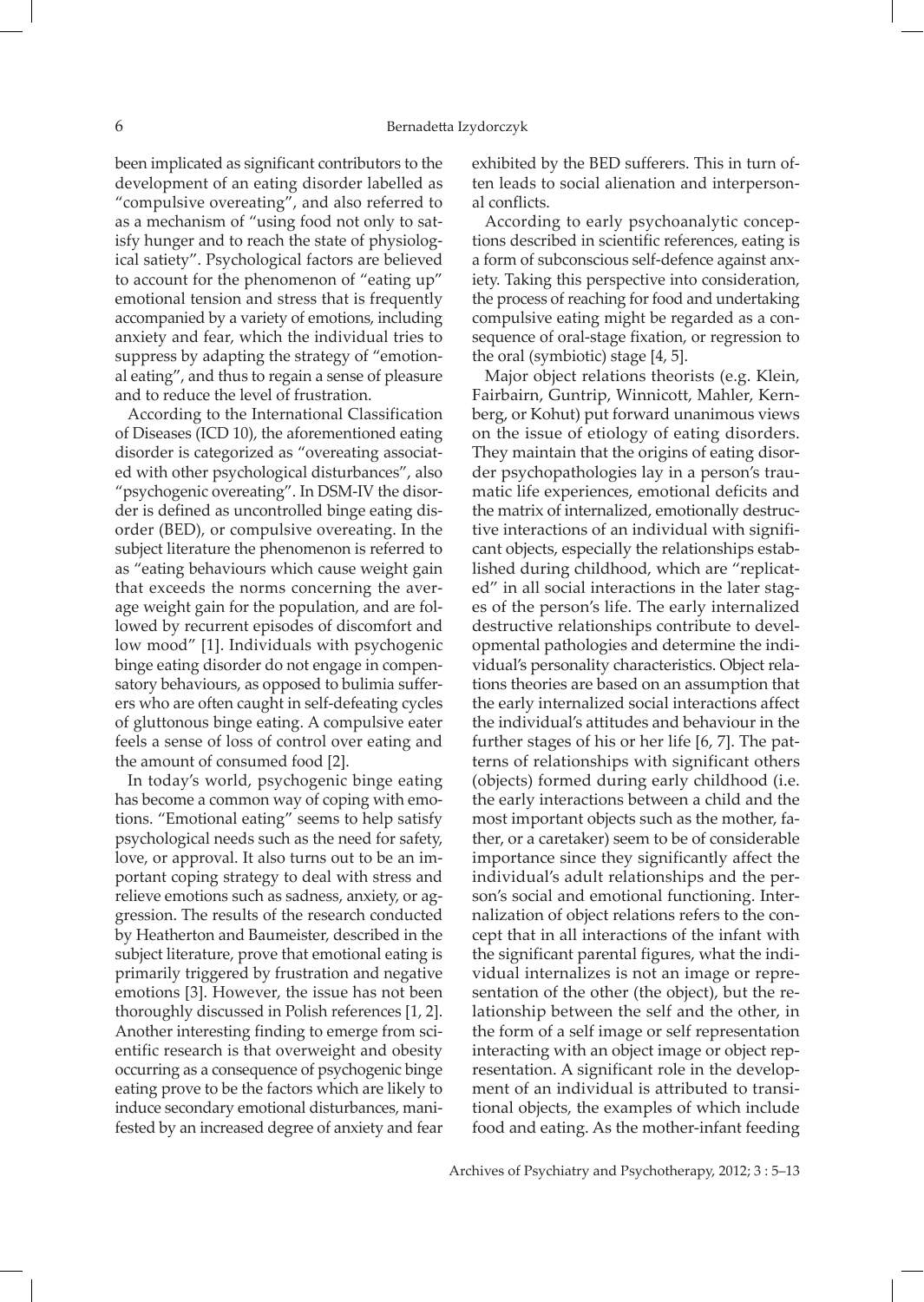relationship is established, food can be associated with a positive or negative transitional object. Thus it can be assumed that eating allows to relieve emotional tension, and to satisfy emotional needs. It is believed to compensate for mental trauma, and to reduce frustration. Moreover, the process of eating is a form of substitute gratification of needs which an individual is not able to satisfy in any other way [6].

Patterns of mental associations, as well as subjective (emotional) experiences regarding food and the process of eating, originate in childhood [8]. The infant associates his or her mother's breast or a hot bottle (filled with milk) with both hunger satisfaction, and the feeling of safety since the experience allows to reduce the level of anxiety, apprehension, or loneliness. Should the infant be deprived of this experience (e.g. as a consequence of emotional abandonment or inadequate maternal affection), he or she is likely to develop an eating disorder (e.g. compulsive overeating) in the further stages of life.

Apart from psychoanalytic approach to the etiology of compulsive overeating, which emphasizes a contributory role of inner conflicts and emotions experienced by a child in the early relationships with the first caretakers (parents), there are also other theories reported in the professional literature. One of them is a hypothesis which suggests that the aforementioned eating disorder develops as a consequence of acquisition of inadequate eating behaviour patterns. According to behaviour and cognitive conceptions, the cognitive schemas which involve low self-evaluation and poor body perception tend to predict the onset of binge eating disorder. A cognitive model of eating disorders, developed by Fairburn, Cooper and Safran, points to a variety of interlinked factors determining development of bulimia nervosa which is related to compulsive overeating. The theory demonstrates that body image is considered to perform a significant regulatory role. A bulimic individual conducts subjective evaluation of his or her body attributes, which affects the person's cognitive functioning. Low self-evaluation is proved to trigger the individual's anxiety and negative emotions, as well as leads to excessive preoccupation with body image, which subsequently stimulates the episodes of binge eating [9].

The concept of emotional eating implies the tendency to eat in response to positive as well as negative emotions. An individual regards eating as a means of comfort. The person resorts to it in order to regain emotional balance and improve his or her mood. Eating becomes a coping response to boredom or emotional numbness since it allows the person to sustain his or her activity at the level which is essential for normal functioning [10].

Compulsive binge eating might be regarded as an unconscious defence reaction, the so called escape into illness (especially in the situation when it allows the patient to regain a good frame of mind and a sense of security).

According to the views summarized by Kaplan & Kaplan [5], the correlation between anxiety and the tendency to undertake emotional eating stems from psychological associations of distress with food intake. The person's negative emotional states coincide with the feeling of hunger [5]. An individual inappropriately identifies discomfort as hunger, and hence is able to "learn" to use food in order to reduce a degree of anxiety and fear. Such a habitual pattern of eating in order to cope with negative arousal state might mean that an individual's response to any state of anxiety is likely to include food intake.

As Herman et al. demonstrated, as a result of experiencing emotional distress an individual's self-regulation capacity is undermined. The person's self-control of food intake is highly susceptible to disruption, which subsequently disturbs the process of monitoring the eating behaviours [5].

Negative emotional experiences are proved to have a significantly adverse impact on the evolving ego in overweight individuals or in those who have engage in slimming behaviours [1]. In an attempt to protect his or her ego, an individual resorts to compulsive overeating, whereby escaping from negative (frustrating) emotions such as anxiety, apprehension, sadness, or anger. The "escape" into compulsive overeating is frequently accompanied by a decreased level of self-awareness, and a reduced capacity for selfreflection.

As viewed in psychological literature, there is a correlation between mood and appetite. Serotonin and endorphins are considered to play a significant role in mood regulation. They are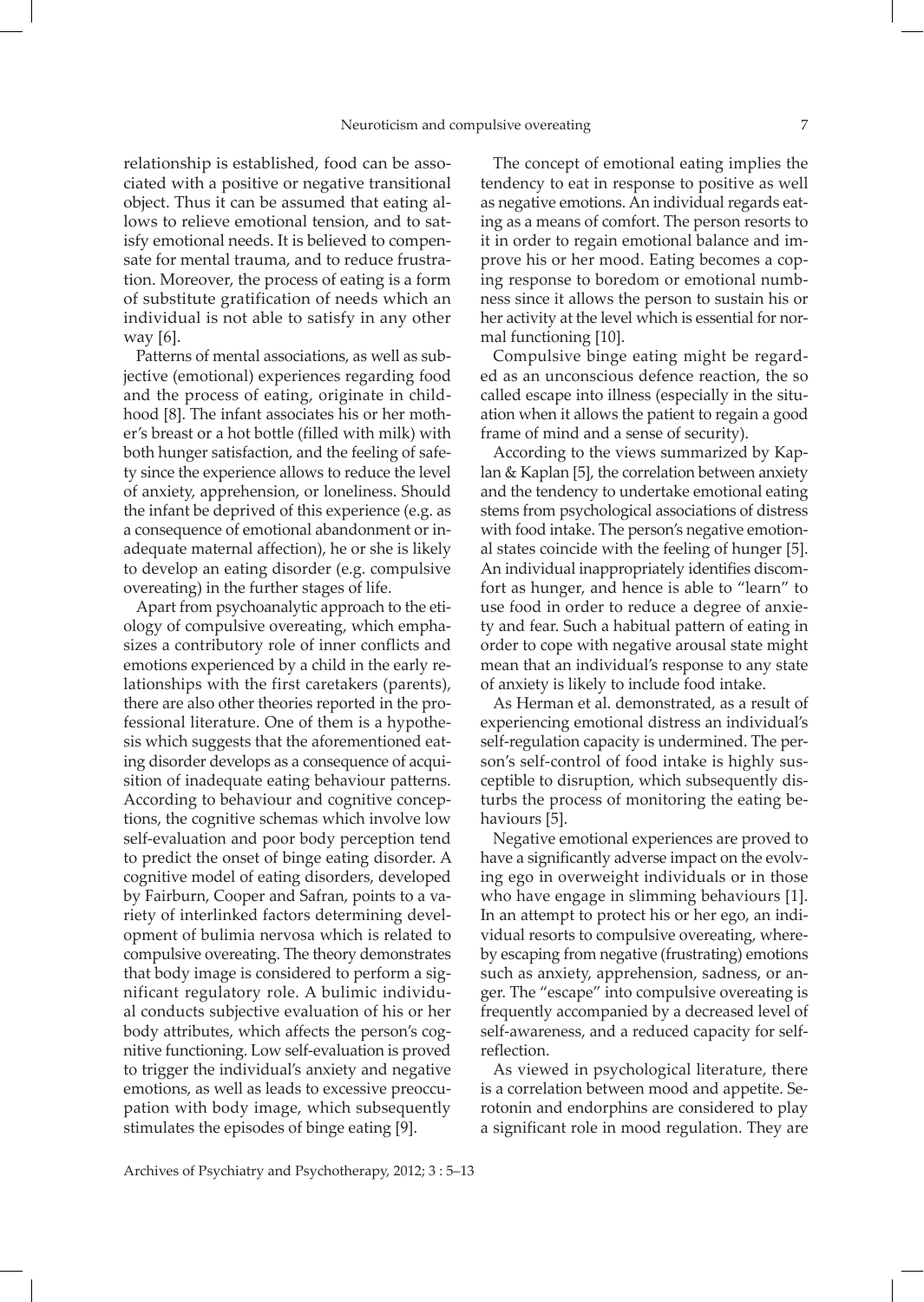proved to lower the level of anxiety. Consumption of sweet foods enhances production of endorphins and thus facilitates the process of releasing it in the body, which consequently helps an individual calm down [11].

Overall, research findings support the conclusion that overweight should be regarded as a consequence of overeating which occurs in response to emotional stimuli. Overweight individuals tend to create a negative self-image, which is frequently followed by an attempt to adopt a wide variety of restrictive attitudes towards the body such as compensatory behaviours, rigorous diets and excessive exercise. Such individuals frequently do not accept their body image. Additionally, they exhibit low self-esteem as well as the fear of further weight gain, and simultaneously such persons demonstrate the inability to resist overeating, which subsequently increases the level of their anxiety. The overweight individuals are thus caught in the vicious circle of compulsive binge eating, which might be broken in the process of treatment that should include the elements of cognitive-behavioural therapy aimed at investigating the aforementioned mechanism.

A psychological profile of a binge eater, comprising such components as emotional states and personality traits, received little research attention. Polivy et al. reported that low self-esteem should be recognized as a distinctive risk factor for eating disorder symptoms [12]. Hence it is worth, while undertaking research on emotional stimuli which determine development of various types of eating disorders, including binge eating. The question arises as to the effect of neuroticism on the development of a binge eating disorder. Is it possible to predict that a BED sufferer undertakes emotional eating in response to the current state of anxiety that he or she experiences, or should neuroticism be recognized as the individual's enduring personality trait?

Neuroticism is frequently referred to as oversensitivity, emotional instability, or emotional reactivity. It is the personality dimension that seems to be related to anxiety which, according to Hull and Spence's hypothesis, is regarded as "general emotional arousal". Neurotic individuals tend to demonstrate low resilience to stress. This, in turn, is due to increased sensitivity of the autonomous nervous system,

which results in producing more intense and long-lasting emotional responses. People with neurotic personality tend to experience anxiety, emotional breakdowns and mood swings. They often exhibit irritability [13]. Anxiety is defined as a vague, unpleasant emotional state with the qualities of apprehension, dread, distress, and uneasiness. As opposed to fear, anxiety is an emotional state which does not arise in response to any distinct object [14].

Despite an increasing incidence rate of binge eating disorder, and the fact that it affects a large percentage of the population, not exclusively females (which has been supported by earlier research findings), the disorder has attracted little scientific interest. There is still little empirical knowledge about the phenomenon, and far less professional literature is devoted to the subject. Hence the importance of a psychological diagnosis of the level of neuroticism and anxiety in individuals who suffer from recurrent episodes of emotional eating, and display the symptoms of medically diagnosed psychogenic binge eating disorder. The sample examined in this study consisted solely of females mainly due to the fact that the highest prevalence rate of BED has been observed among women. Another reason is that it is predominantly female patients that the author of this paper deals with in her therapeutic work. However, it would be interesting and particularly desirable to compare the finding of this research with the ones obtained as a result of a similar study conducted in a group of male subjects.

#### **RESEARCH QUESTIONS AND OBJECTIVES**

The main aim of this research was to diagnose the level of major personality dimensions, such as neuroticism and anxiety (state-trait anxiety) in a population of selected young Polish females suffering from psychogenic binge eating.

The following research questions were asked:

- do the examined females diagnosed with psychogenic binge eating exhibit an inappropriate (unhealthy) level of neuroticism; and if so, what is the level of this personality dimension in the study participants?
- is it possible to trace any significant difference between the BED sufferers and the indi-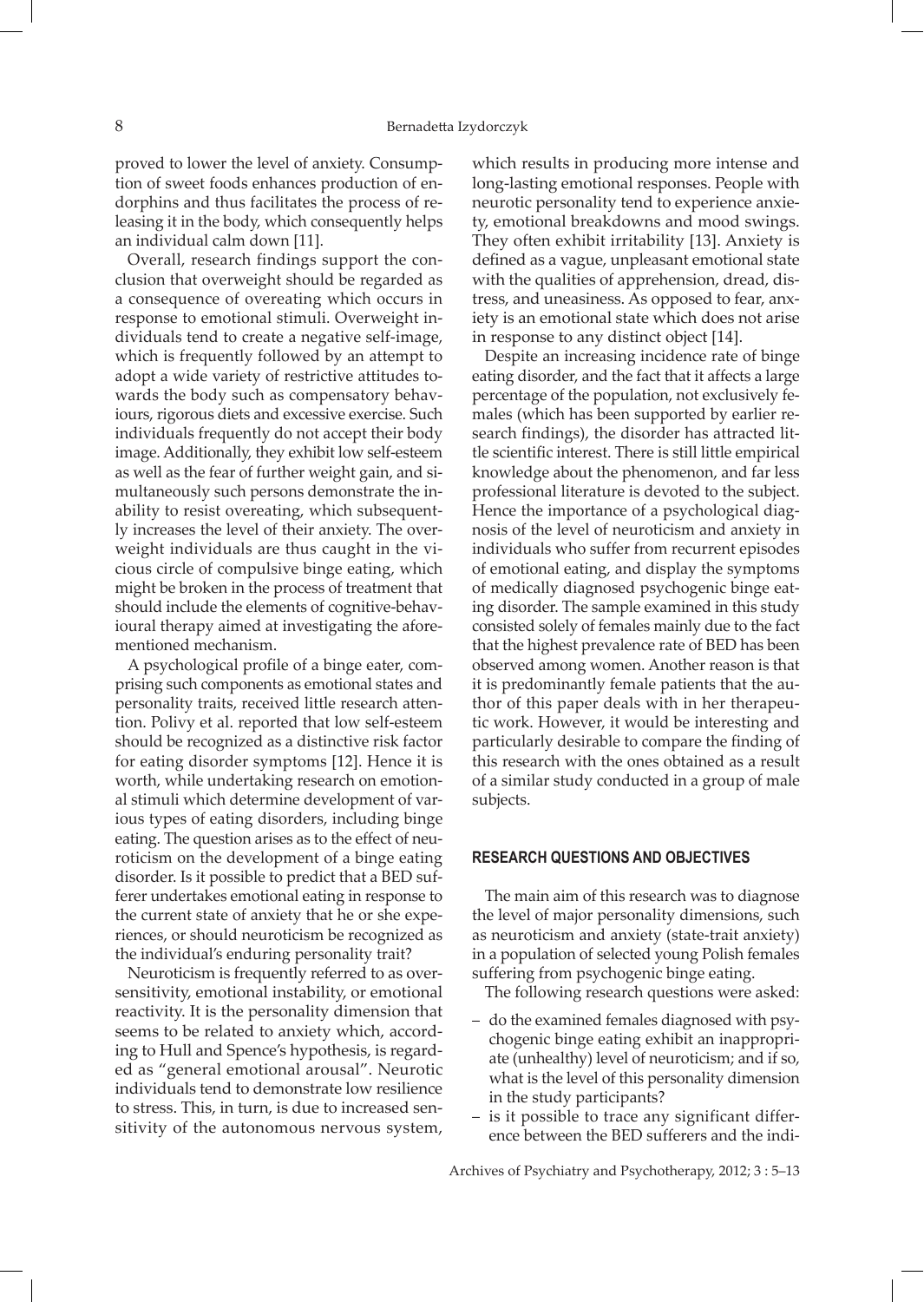viduals comprising a control population (i.e. the females displaying no symptoms of disordered eating, overweight or obesity), regarding the level of neuroticism which they exhibit; and if so, what is this difference?

A psychogenic binge eating disorder, which served as an independent variable in this research, was defined, according to the International Classification of Diseases (ICD 10), as "overeating associated with other psychological disturbances". It was also referred to as uncontrolled binge eating disorder (BED), based on the DSM-IV classification criteria.

The main dependent variable in the study was complex and it comprised the following components:

- 1. Neuroticism recognized by Eysenck as a personality dimension ranging from emotional stability to instability (neuroticism). According to his theory, neuroticism includes such traits as anxiety, depressive moods, the feeling of guilt, low self-esteem and tension [15].
- 2. Trait anxiety described in the subject literature, according to Spielberg's theory, as a motive or acquired behavioural disposition that predisposes an individual to perceive a wide range of objectively non-dangerous circumstances as threatening and to respond to these with state anxiety reactions disproportionate in intensity to the magnitude of the objective danger [16, 17].
- 3. State anxiety defined by Spielberg as subjective, consciously perceived feelings of apprehension and tension, accompanied by or associated with activation or arousal of the autonomic nervous system; and its level is likely to be influenced by a variety of risk factors [16, 17].

An additional controlled variable examined in the present study was body mass index BMI. Its value is calculated as the individual's body weight, measured in kilograms, divided by the square of his or her height, measured in metres [18]. It has been announced that individuals who fall into the BMI range of 19.5 to 24.5 have a healthy weight. A BMI of under 19.5 is usually referred to as underweight or emaciation. A body Mass Index reading over 24.5 is considered overweight.

## **RESEARCH METHODS AND MATERIALS**

60 Polish females participated in the research. A clinical population comprised 30 women. The subjects were selected intentionally. The selection criteria included symptoms of medically diagnosed psychogenic binge eating (according to the ICD 10 F.50.4 criteria of psychiatric classification), age between 21-26 and the subjects' willingness to give informed consent to participate in the research. The criteria which excluded participation in the study included: productive psychotic symptoms, organic changes in the CNS, improper intellectual development, and chronic somatic conditions, eating disorders (e.g. bulimia or anorexia nervosa, psychogenic binge eating), or other mental disturbances such as neurotic disorders, personality disorders or depressive episodes. All the subjects comprising a clinical population remained under treatment. The mean duration of treatment in this group did not exceed 6 months. The data mentioned above were gathered by means of clinical interviews conducted among the examined, and were also drawn from the subjects' medical records.

A control population consisted of 30 females. The selection criteria for this group of research participants included: the age between 21 and 26, the subjects' willingness to give informed consent to participate in the study, age*-*appropriate body mass index (i.e. ranging from 19.5 to 24.5), lack of chronic somatic conditions, eating disorders (e.g. bulimia nervosa, anorexia nervosa, psychogenic binge eating), or other mental disturbances such as neurotic disorders, personality disorders or depressive episodes, as well as no medical history of past treatment. The individuals who exhibited symptoms of the aforementioned dysfunctions, received recommendations concerning possible treatment, or made attempts to undertake therapy were excluded from the control group of research subjects (this applied predominantly to the females who underwent hospitalization, received consultations and treatment for eating disorders in various mental healthcare centres, were treated for neurotic disorders, or those who reported the feelings of anxiety, depression, or emotional over-arousal during clinical interviews). Additional exclusion criteria for control participants included: using reg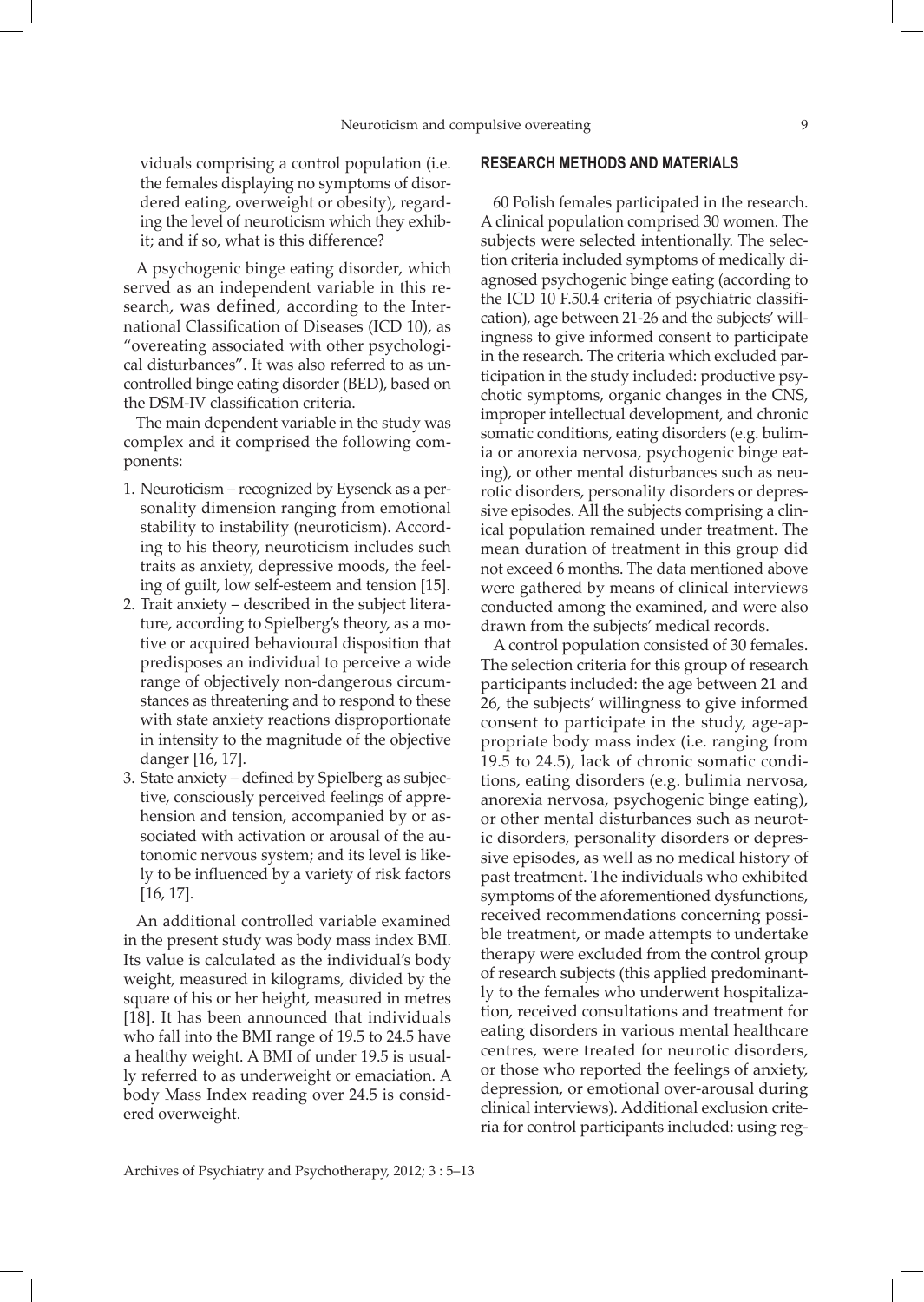ular pharmacotherapy, foreign nationality, and adolescence (not yet fully developed personality structure). The data were collected using a questionnaire which consisted of the questions regarding the aforementioned issues.

The research was conducted in the years 2006- 2009, in treatment centres for eating disorders and in outpatient mental health clinics (in case of the clinical population). The control group of females consisted of both full and part time students in their first or further years of study. The sample group comprised arts, biology, medicine and science students. The study was approved by the Ethics Committee of Silesian University.

A psychometric questionnaire was used to make a psychological diagnosis of the investigated variables. The Eysenck Personality Questionnaire was applied to measure the level of neuroticism. A Polish version of the State*-*Trait Anxiety Inventory (STAI) devised by C.D Spielberg, R.L. Gorsuch and R.E. Lushene, adapted by J. Strelau, T. Tysarczyk and K. Wrześniewski, was used to assess the level of state-trait anxiety. The methods applied in the research procedures are fully described in the subject literature, and are regarded as common psychological assessment instruments aimed at diagnosing the level of neuroticism, anxiety and a sense of self-worthlessness [16, 17].

The STAI questionnaire is a self-report method of measuring anxiety. It consists of two 20 item scales: the X-1 scale, used to calculate intensification of anxiety as a state, and the X-2 scale, applied to measure trait anxiety. Respondents are to choose one out of 20 short statements best reflecting their feelings. The score ranges from 20 to 80 points, with higher scores correlating with greater anxiety. Raw scores are converted to stens, based on a "Standard-Ten" point scale. Low sten scores (1-4) indicate a low level of state-trait anxiety. Medium sten scores of 5 and 6 denote a moderate anxiety. Whereas sten scores ranging from 7 to 10 point to a high level of anxiety. The STAI questionnaire proves to be a highly reliable measuring method. The reliability indicators for the X-1 scale and for the X-2 scale of the inventory, measured by means of L. Cronbach's ratio, reached the values of 0.90 and 0.88, respectively [16, 17]. A Polish version of the Eysenck Personality Questionnaire-Revised (EPQ-R), adapted by Piotr Brzozowski and Radosław Ł.Drwal, served as an instrument for measuring the level of neuroticism. The questionnaire consists of four scales: Extraversion vs. Introversion, Neuroticism ("Emotionality"), Psychoticism ("Tough Mindedness"), and Lie. However, due to the research topic only one scale was applied in this study – the examined subjects were rated on a 24-item neuroticism scale. The questionnaire in its full version consists of 100 items. A sum of the raw scores received by the study participant in all four scales of the questionnaire is converted to a sten score. Individuals who obtain sten scores ranging from 1 to 4 are considered to be emotionally stable. The sten scores between 7 and 10 denote neuroticism, and the subjects whose sten scores reach the values of 5 and 6 constitute a group of participants who exhibit a moderate level of emotional stability.

The values of reliability indicators for the particular scales of the EPQ-R, measured by means of L. Cronbach's ratio, point to high reliability of the measuring instrument. The reliability indicator for the neuroticism scale reached the value of 0.84 [13].

## **RESEARCH RESULTS**

Analysis of the research data revealed that mean age in the clinical population of females suffering from psychogenic binge eating disorder was 24.7. Their average body weight reached 74 kg, at which the level of the subjects' BMI was 27.15, which proves that the examined individuals were overweight.

It was discovered that mean age in the control group of females with no history of eating disorders or obesity, and exhibiting no symptoms of overweigh, was 21.9. The mean BMI in the population reached the value of 21.45, which proved to be within the normal range.

Tab. 1 displays the research data concerning a diagnosis of the levels of such personality variables as neuroticism, anxiety and depression among 30 females suffering from psychogenic binge eating disorder.

The research data displayed in Table 2 demonstrate the levels of the same personality variables obtained in the control population of 30 females exhibiting no symptoms of BED, obesity or other eating disorders.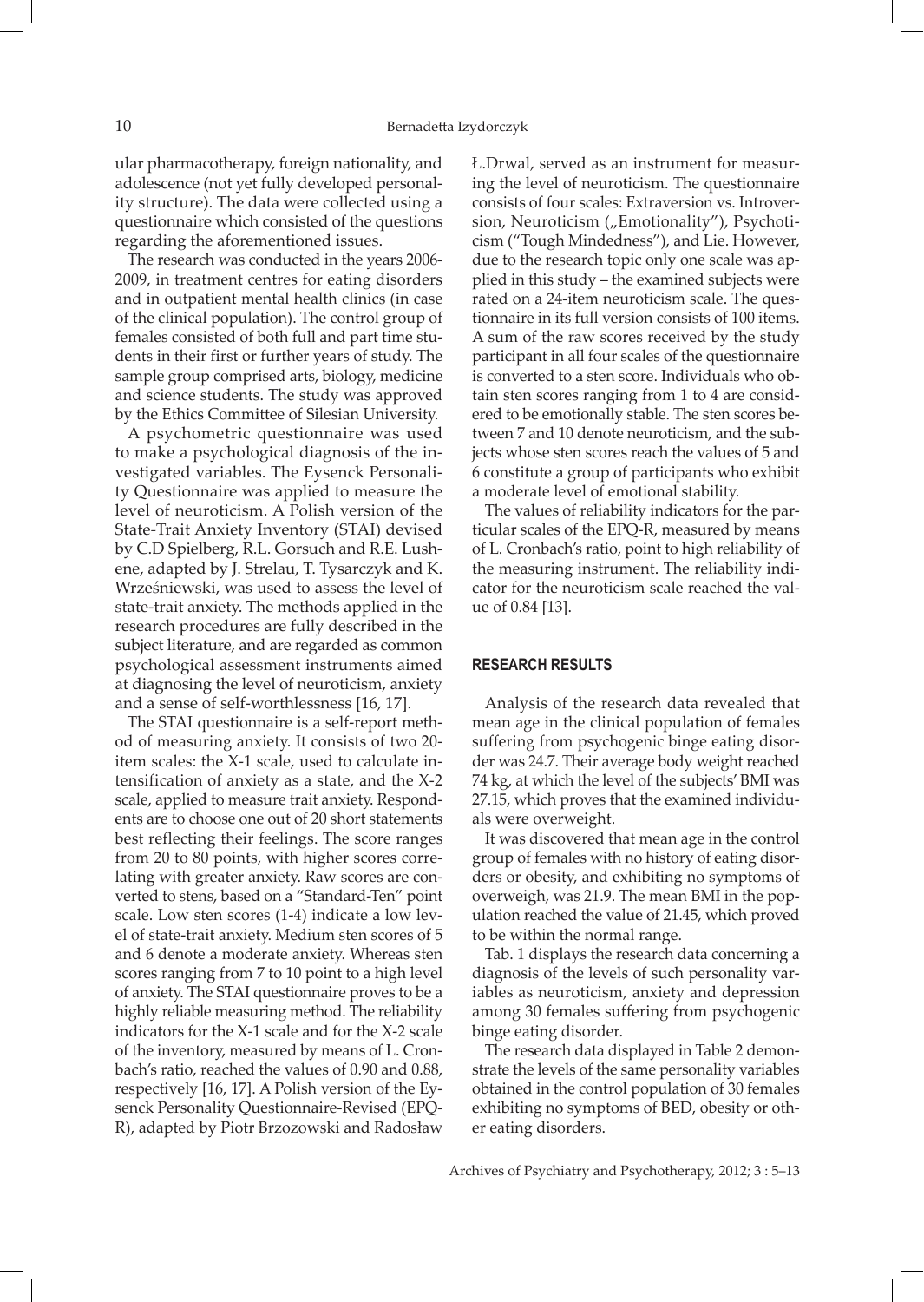Analysis of the data presented in Tab. 1, obtained in a group of females diagnosed with compulsive overeating, reveals a high level of neuroticism and trait anxiety among the study participants. The mean sten value of 7 received sponse might be a manifestation of a high level of neuroticism and trait anxiety. Hence, compulsive overeating can be regarded as a subconscious response to emotional stimuli.

**Table 1.** The main characteristics of the research data gathered as a result of the EPQ-R questionnaire, aimed at examining the level of neuroticism, and as a result of the STAI questionnaire, assessing the levels of state and trait anxiety, conducted in a population of females suffering from psychogenic binge eating disorder (N=30)

| Personality variable                          | N  | Mean sten<br>score | Median | Minimum | Maximum | Variance | Standard<br>deviation |
|-----------------------------------------------|----|--------------------|--------|---------|---------|----------|-----------------------|
| State Anxiety STAI(x-1)                       | 30 | 5.98               | 6.00   | 2.00    | 9.00    | 3.23     | 1.77                  |
| Trait Anxiety STAI(x-2)                       | 30 | 7.00               | 7.00   | 4.00    | 10.00   | 3.04     | 1.70                  |
| Personality dimension of neuroticism<br>EPQ-R | 30 | 7.20               | 6.00   | 3.00    | 10.00   | 3.08     | 1.80                  |

**Table 2.** The main characteristics of the research data gathered as a result of the EPQ-R questionnaire, aimed at measuring the level of neuroticism, and as a result of the STAI questionnaire, assessing the level of state and trait anxiety, conducted in a control population of females exhibiting no symptoms of mental disorders, disordered eating, overweight or obesity (N=30)

| Personality variable                          | N  | Mean sten<br>score | Median | Minimum | Maximum | Variance | Standard<br>deviation |
|-----------------------------------------------|----|--------------------|--------|---------|---------|----------|-----------------------|
| State Anxiety STAI(x-1)                       |    | 4.92               | 5.00   | 3.00    | 9.00    | 1.98     | 1.40                  |
| Trait Anxiety STAI(x-2)                       |    | 5.10               | 5.00   | 2.00    | 7.00    | 2.28     | 1.50                  |
| Personality dimension of neuroticism<br>EPQ-R | 30 | 3.29               | 3.50   | 1.00    | 6.00    | 2.12     | 1.45                  |

by the subjects in the "Trait Anxiety" scale (the STAI questionnaire) as well as in the scale of "Neuroticism" (the EPQ-R questionnaire) indicates a high (inappropriate and thus unhealthy) level of neuroticism and a tendency towards anxiety. However, the mean sten value for state anxiety among the examined individuals reached 5, which proved to be normal. This might suggest that the females do not report any direct, psychological experience of current state anxiety. It can be presumed that they are not aware of it, and they undertake emotional eating in response to the anxiety state. A psychosomatic re-

Analysis of the research data presented in Tab. 2 indicates that the healthy control participants (displaying no symptoms of BED) exhibit a normal (healthy) level of neuroticism and trait anxiety. Furthermore, the subjects did not report any state anxiety while being examined. All the mean values received in the control population were found to be norm-consistent.

Examination of the research data obtained as a result of the Mann-Whitney U test revealed certain significant differences between control participants (N=30) and the females suffering from compulsive overeating (N=30) in terms of the

**Table 3.** The main characteristics of the research data gathered as a result of the Mann–Whitney U test, aimed at making comparisons between two sets of sample data, and diagnosing the differences concerning the level of neuroticism and anxiety in the control group and in the clinical population of females suffering from BED (N=60)

| Personality variable                          | Rank sum<br>Control group | Rank sum<br>Clinical population | U value  | Z value  | p value  |
|-----------------------------------------------|---------------------------|---------------------------------|----------|----------|----------|
| Personality dimension of neuroticism<br>EPQ-R | 415.00                    | 963.00                          | 64.0000  | $-5.015$ | $0.001*$ |
| State Anxiety STAI( the x-1 scale)            | 563.50                    | 814.50                          | 212,5000 | $-2.297$ | $0.022*$ |
| Trait Anxiety STAI(the x-2 scale)             | 466.50                    | 911.50                          | 115.5000 | $-4.072$ | $0.001*$ |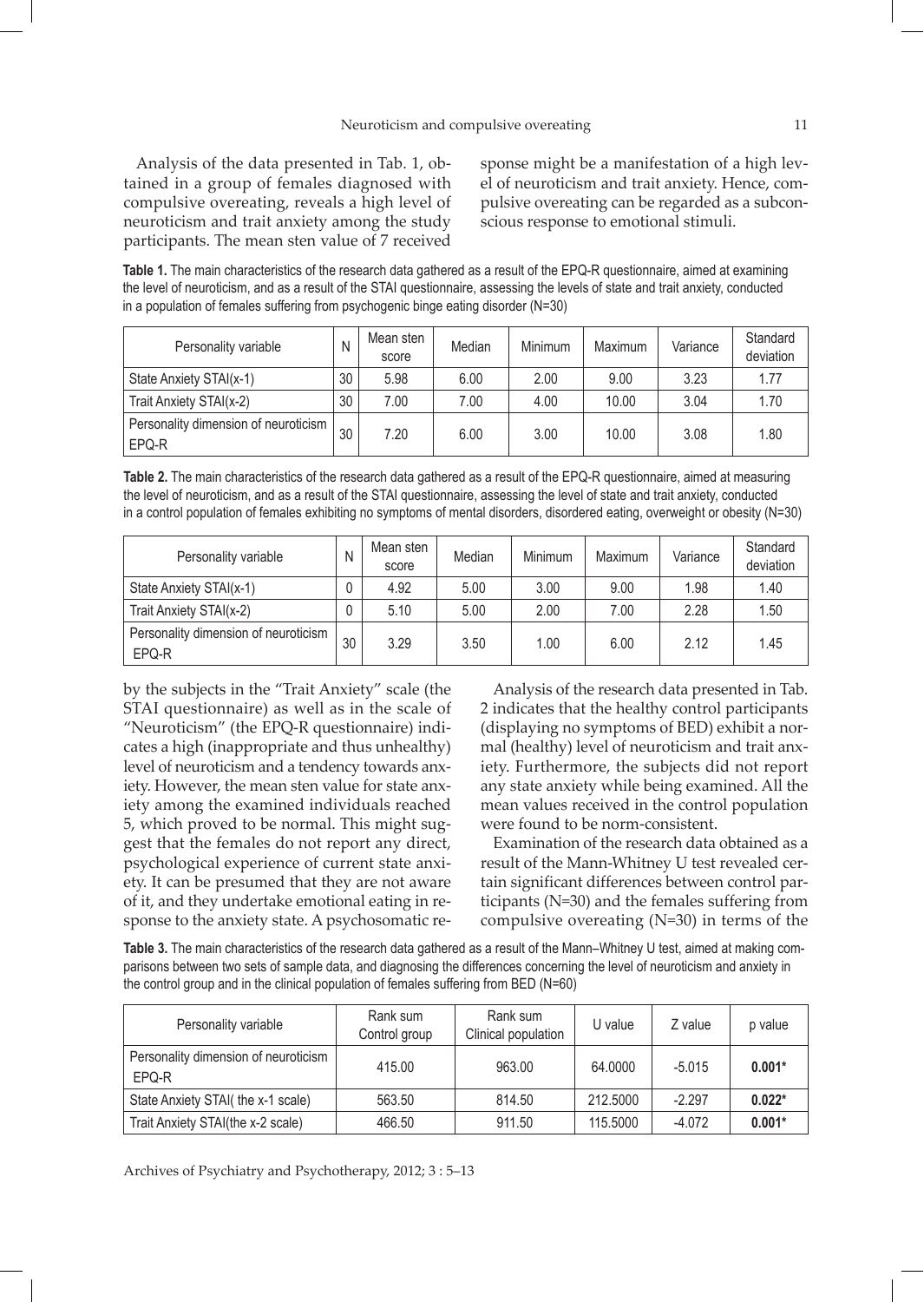three variables diagnosed in this research, i.e. neuroticism, state anxiety and trait anxiety.

The individuals displaying the symptoms of BED were discovered to exhibit an inappropriate level of neuroticism, which might predispose the females to anxiety and psychosomatic responses, as well as push them towards subconscious emotional eating that is aimed at coping with emotional stimuli and stress.

## **DISCUSSION**

Analysis of the research data obtained in the group of overweight females diagnosed with psychogenic binge eating disorder revealed a high level of emotional instability in the examined individuals, which seems to be rooted in the subjects' personality structure. Examining the females' medical record documentation as well as the data provided during clinical interviews conducted with the subjects, it was discovered that the examined individuals had always regarded their overweight and "plump" figure as a major contributor to their low sociometric status.

An increased level of social anxiety, which results from the feelings of ineffectiveness and self-worthlessness, was demonstrated to constitute a major contributing factor to the development of eating disorders. The hypothesis was supported by the research conducted by Hilde Bruch [19]. Negative effects of emotional stimuli and their decisive role in generating eating disorders were also reported by such researchers as Herman and Polivy [1], Baumeister et al. Antony et al. [20], Masheb and Grilo [21]. The impact of anxiety on the phenomenon of compulsive overeating was also addressed in Polish studies conducted by Michałek [22].

Neuroticism, according to Eysenck's theory, includes such traits as anxiety, depressive moods, the feeling of guilt, low self-esteem and tension. Intensification of these traits generates an unpleasant emotional state, and consequently drives an individual to seek and adopt a method expected to alleviate distress and escape from the intense and unpleasant emotional state. The act of binge eating seems to serve as a means of achieving this aim. Affect regulation theories posit that consumption of excessive amounts of food*,* accompanied by a feeling of lack of control over eating*,* may provide an escape from aversive emotions and subsequent self*-*awareness*,* and consequently lead to mood improvement. Eysenck maintains that neuroticism is closely related to anxiety, which plays a significant role in the intensification of the neurotic processes. The researcher defines anxiety as vulnerability to threatening stimuli [23]. This definition proves to correspond with Spielberg's approach to trait anxiety that is referred to as an enduring predisposition to respond anxiously in a variety of situations perceived as threatening [16, 17].

To sum up, an enduring neurotic predisposition seems to act as a major contributor to emotional eating which is undertaken by an individual in response to excessive tension and stress. As an enduring personality trait, neuroticism seems to correlate with the phenomenon of a vicious circle of binge eating. Coupled with a predisposition to respond with anxiety (accompanied by no symptoms of state anxiety), neuroticism is predicted to generate emotional eating that is aimed at coping with anxiety tension, which in turn triggers growing frustration with body image, and intensifies the fear of further weight gain. In an attempt to cope with the latter, an individual engages in subconscious, uncontrollable emotional eating.

## **CONCLUSIONS**

Analysis of the data gathered in this study points to the fact that evaluation of the level of emotional personality disturbance, which includes assessing the level of neuroticism and trait anxiety, should constitute a crucial element of a reliable psychological diagnostic evaluation and effective therapeutic interactions in a group of patients suffering from psychogenic binge eating disorder. Taken together, the research findings suggest that the therapeutic methods which are believed to intensify and accelerate the process of recovery from eating disorders include: a psycho-educational training aimed at improving the patient's knowledge about a vicious circle of binge eating; cognitive-behavioural therapy designed to stimulate the patient to develop and adopt constructive strategies to cope with stress